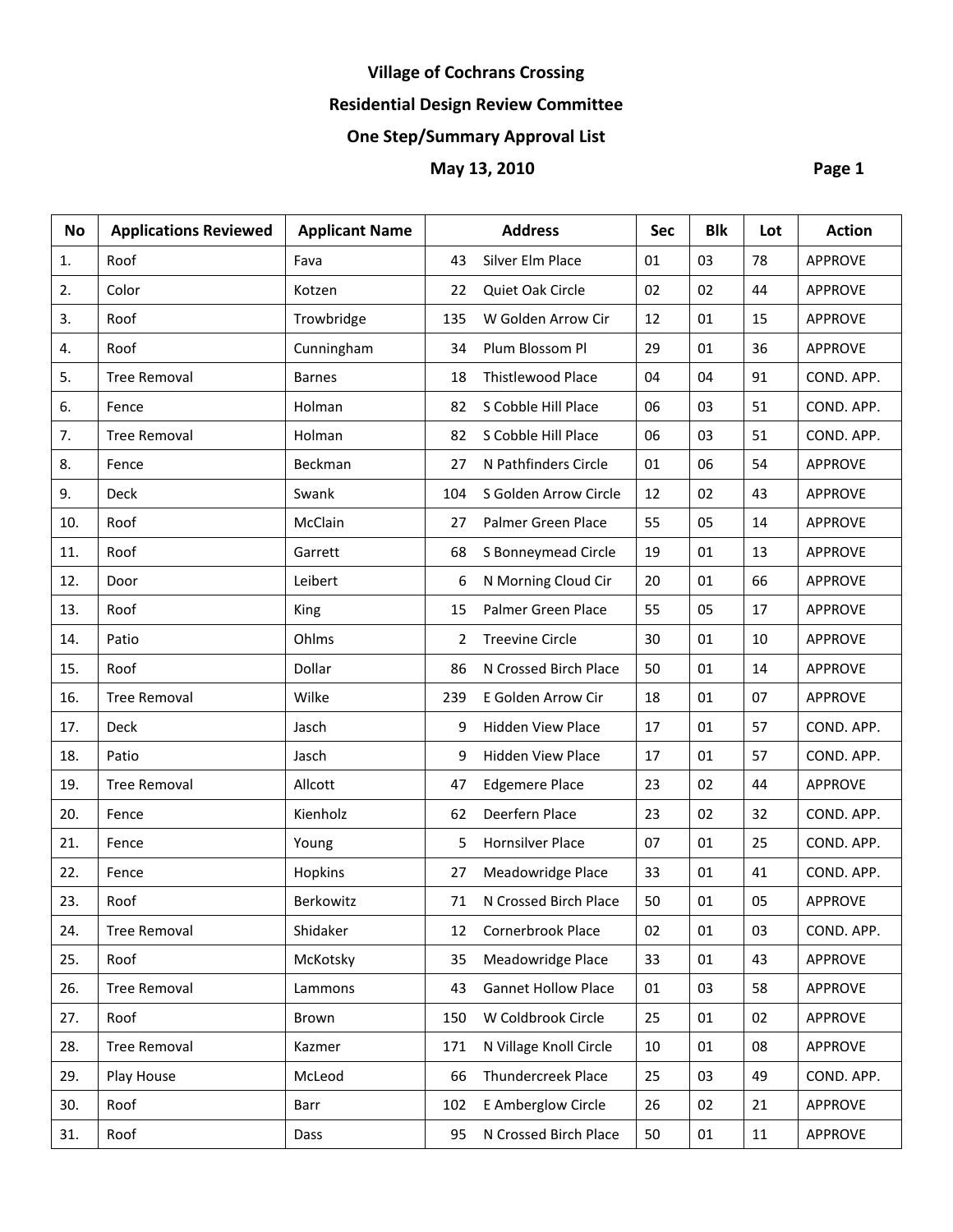# **Residential Design Review Committee**

# **One Step/Summary Approval List**

| <b>No</b> | <b>Applications Reviewed</b> | <b>Applicant Name</b> |     | <b>Address</b>             | <b>Sec</b> | <b>Blk</b> | Lot | <b>Action</b>  |
|-----------|------------------------------|-----------------------|-----|----------------------------|------------|------------|-----|----------------|
| 32.       | Siding                       | Donahoo               | 1   | Linnet Chase Place         | 03         | 02         | 90  | <b>APPROVE</b> |
| 33.       | Color                        | Donahoo               | 1   | Linnet Chase Place         | 03         | 02         | 90  | <b>APPROVE</b> |
| 34.       | Roof                         | Jesiolowski           | 35  | Roundtop Place             | 06         | 05         | 19  | <b>APPROVE</b> |
| 35.       | Color                        | Jesiolowski           | 35  | Roundtop Place             | 06         | 05         | 19  | <b>APPROVE</b> |
| 36.       | Roof                         | Anderson              | 64  | S Flagstone Path Circle    | 42         | 04         | 06  | <b>APPROVE</b> |
| 37.       | Color                        | Arthur                | 11  | Windstar Dr.               | 16         | 03         | 06  | <b>APPROVE</b> |
| 38.       | Roof                         | Henderson             | 62  | <b>Edgemire Place</b>      | 23         | 02         | 48  | <b>APPROVE</b> |
| 39.       | Paving                       | Chergotis             | 15  | Raintree Crossing Dr       | 08         | 02         | 20  | COND. APP.     |
| 40.       | Fence                        | Thompson              | 22  | E Wedgemere Ct             | 11         | 01         | 11  | COND. APP.     |
| 41.       | Fence                        | <b>Beers</b>          | 3   | Swan Song Place            | 11         | 02         | 19  | COND. APP.     |
| 42.       | Fence                        | Verploeg              | 42  | N Morning Cloud Cir        | 20         | 01         | 57  | COND. APP.     |
| 43.       | Roof                         | Kirby                 | 47  | S Crossed Birch Place      | 50         | 01         | 36  | <b>APPROVE</b> |
| 44.       | Roof                         | Candal                | 82  | S Flagstone Path Cir       | 51         | 01         | 26  | <b>APPROVE</b> |
| 45.       | Deck                         | Stanley               | 34  | <b>Cottage Grove Place</b> | 10         | 04         | 48  | <b>APPROVE</b> |
| 46.       | Spa                          | Stanley               | 34  | <b>Cottage Grove Place</b> | 10         | 04         | 48  | COND. APP.     |
| 47.       | Deck                         | Preece                | 12  | <b>Otter Pond Place</b>    | 01         | 03         | 31  | COND. APP.     |
| 48.       | Color                        | Gerlach               | 29  | <b>Summer Court</b>        | 29         | 01         | 20  | COND. APP.     |
| 49.       | <b>Tree Removal</b>          | West                  | 19  | Village Knoll Place        | 10         | 04         | 98  | <b>APPROVE</b> |
| 50.       | Siding                       | Copeland              | 38  | Gallant Oak Place          | 41         | 02         | 64  | <b>APPROVE</b> |
| 51.       | Color                        | Copeland              | 38  | <b>Gallant Oak Place</b>   | 41         | 02         | 64  | <b>APPROVE</b> |
| 52.       | <b>Tree Removal</b>          | Hansen                | 66  | <b>Star Dust Place</b>     | 25         | 03         | 28  | <b>APPROVE</b> |
| 53.       | Roof                         | <b>Bortches</b>       | 24  | W Twinberry Place          | 31         | 03         | 45  | <b>APPROVE</b> |
| 54.       | Siding                       | Caldwell              |     | 2 Long Lake Place          | 24         | 01         | 31  | APPROVE        |
| 55.       | Color                        | Caldwell              | 2   | Long Lake Place            | 24         | 01         | 31  | <b>APPROVE</b> |
| 56.       | Roof                         | Hayes                 | 6   | Thornbush Place            | 28         | 02         | 33  | <b>APPROVE</b> |
| 57.       | Roof                         | Loyd                  | 171 | N Concored Forest Cir      | 41         | 01         | 01  | <b>APPROVE</b> |
| 58.       | Fence                        | Freeman               | 27  | Otter Pond Place           | 01         | 03         | 41  | <b>APPROVE</b> |
| 59.       | Fence                        | Prater                | 31  | Otter Pond Place           | 01         | 03         | 40  | COND. APP.     |
| 60.       | Roof                         | Heidesch              | 163 | W Coldbrook Circle         | 25         | 03         | 01  | <b>APPROVE</b> |
| 61.       | Fence                        | Shu                   | 26  | <b>Mistflower Place</b>    | 21         | 02         | 38  | COND. APP.     |
| 62.       | Fence                        | Berryman              | 35  | <b>Rolling Stone Place</b> | 32         | 02         | 09  | COND. APP.     |
| 63.       | Pool                         | Berryman              | 35  | Rolling Stone Place        | 32         | 02         | 09  | COND. APP.     |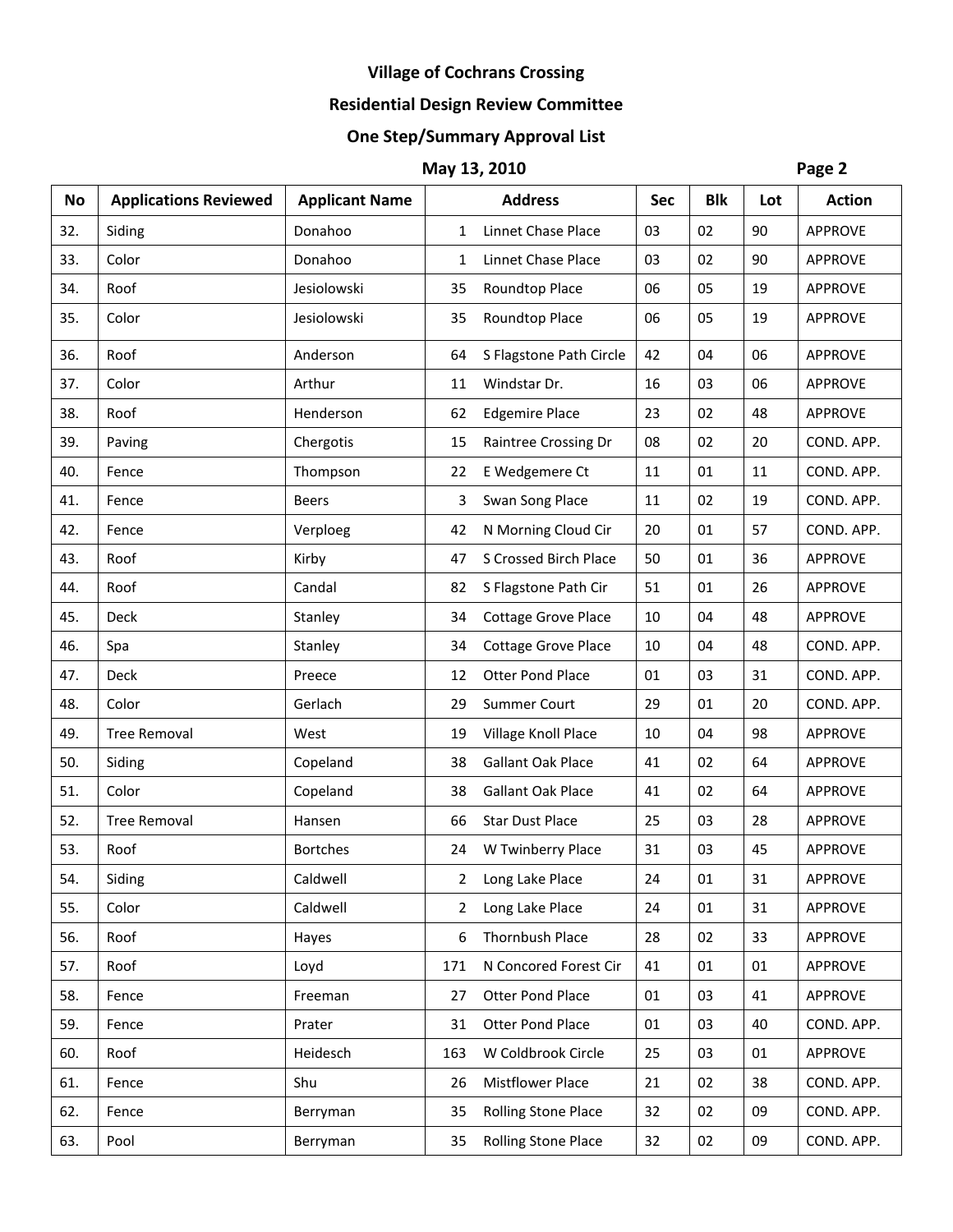# **Residential Design Review Committee**

# **One Step/Summary Approval List**

| <b>No</b> | <b>Applications Reviewed</b> | <b>Applicant Name</b> |                | <b>Address</b>            | <b>Sec</b> | <b>Blk</b> | Lot | <b>Action</b>  |
|-----------|------------------------------|-----------------------|----------------|---------------------------|------------|------------|-----|----------------|
| 64.       | Fence                        | Flint                 | 87             | S Flagstone Path Cir      | 42         | 01         | 35  | COND. APP.     |
| 65.       | Deck                         | <b>Riggs</b>          | 6              | <b>Silent Brook Place</b> | 02         | 02         | 54  | <b>APPROVE</b> |
| 66.       | Roof                         | Thomas                | 190            | S Cochrans Green Cir      | 23         | 01         | 01  | <b>APPROVE</b> |
| 67.       | Roof                         | Hathaway              | 34             | <b>Nightfall Place</b>    | 28         | 01         | 28  | <b>APPROVE</b> |
| 68.       | Roof                         | French                | 96             | W Bonneymead Cir          | 13         | 01         | 12  | <b>APPROVE</b> |
| 69.       | Roof                         | O'Hare                | 1              | <b>Rusty Ridge Place</b>  | 02         | 04         | 42  | <b>APPROVE</b> |
| 70.       | Roof                         | Unten                 | 47             | W Palmer Bend             | 54         | 03         | 01  | <b>APPROVE</b> |
| 71.       | Roof                         | Alston                | 20             | Cornerbrook Place         | 02         | 01         | 01  | <b>APPROVE</b> |
| 72.       | Roof                         | Fritsche              | 55             | N Crossed Birch Place     | 50         | 01         | 01  | <b>APPROVE</b> |
| 73.       | Roof                         | Quigley               | 18             | Windledge Place           | 18         | 02         | 33  | <b>APPROVE</b> |
| 74.       | Windows                      | Boyd                  | 6              | Moonseed Place            | 12         | 03         | 14  | <b>APPROVE</b> |
| 75.       | Paving                       | Novak                 | 168            | Golden Shadow Cir         | 11         | 01         | 05  | COND. APP.     |
| 76.       | Roof                         | Gladden               | 90             | N Crossed Birch Place     | 50         | 01         | 13  | <b>APPROVE</b> |
| 77.       | <b>Tree Removal</b>          | Vollertsen            | 47             | Cornerbrook Place         | 02         | 02         | 17  | <b>APPROVE</b> |
| 78.       | Roof                         | Dohan                 | 42             | S Crossed Birch Place     | 50         | 01         | 19  | <b>APPROVE</b> |
| 79.       | Fence                        | Beirne                | 2              | Cedar Chase Place         | 06         | 02         | 01  | <b>APPROVE</b> |
| 80.       | Roof                         | Bender                | 91             | N Crossed Birch Place     | 50         | 01         | 10  | <b>APPROVE</b> |
| 81.       | Roof                         | Ferguson              | 11             | E Bonneymead Circle       | 13         | 02         | 48  | <b>APPROVE</b> |
| 82.       | Roof                         | Kruegel               | 15             | <b>Heathstone Place</b>   | 13         | 02         | 32  | <b>APPROVE</b> |
| 83.       | <b>Tree Removal</b>          | Daves                 | 46             | Sylvan Forest Drive       | 01         | 03         | 148 | COND. APP.     |
| 84.       | Fence                        | Peavy                 | 10             | Scarlet Sage Place        | 08         | 05         | 18  | COND. APP.     |
| 85.       | Windows                      | <b>Brauer</b>         | 7              | <b>Stony Run Place</b>    | 06         | 06         | 32  | <b>APPROVE</b> |
| 86.       | Siding                       | <b>Brauer</b>         | $\overline{7}$ | <b>Stony Run Place</b>    | 06         | 06         | 32  | <b>APPROVE</b> |
| 87.       | Color                        | <b>Brauer</b>         | 7              | <b>Stony Run Place</b>    | 06         | 06         | 32  | <b>APPROVE</b> |
| 88.       | Paving                       | Phillips              | 3              | W Mistybreeze Cir         | 01         | 05         | 01  | <b>APPROVE</b> |
| 89.       | Roof                         | Jacks                 | 78             | N Crossed Birch Place     | 50         | 01         | 15  | <b>APPROVE</b> |
| 90.       | Fire Pit                     | Lehr                  | 3              | Willowcrest Place         | 56         | 01         | 15  | COND. APP.     |
| 91.       | Pool                         | Lehr                  | 3              | Willowcrest Place         | 56         | 01         | 15  | COND. APP.     |
| 92.       | Fence                        | Lehr                  | 3              | Willowcrest Place         | 56         | 01         | 15  | COND. APP.     |
| 93.       | Fence                        | Hippe                 | 3              | Journeys End              | 25         | 02         | 23  | <b>APPROVE</b> |
| 94.       | Pool                         | Price                 | 2              | Sand Piper Place          | 03         | 02         | 40  | COND. APP.     |
| 95.       | Fence                        | Price                 | $\overline{2}$ | Sand Piper Place          | 03         | 02         | 40  | COND. APP.     |